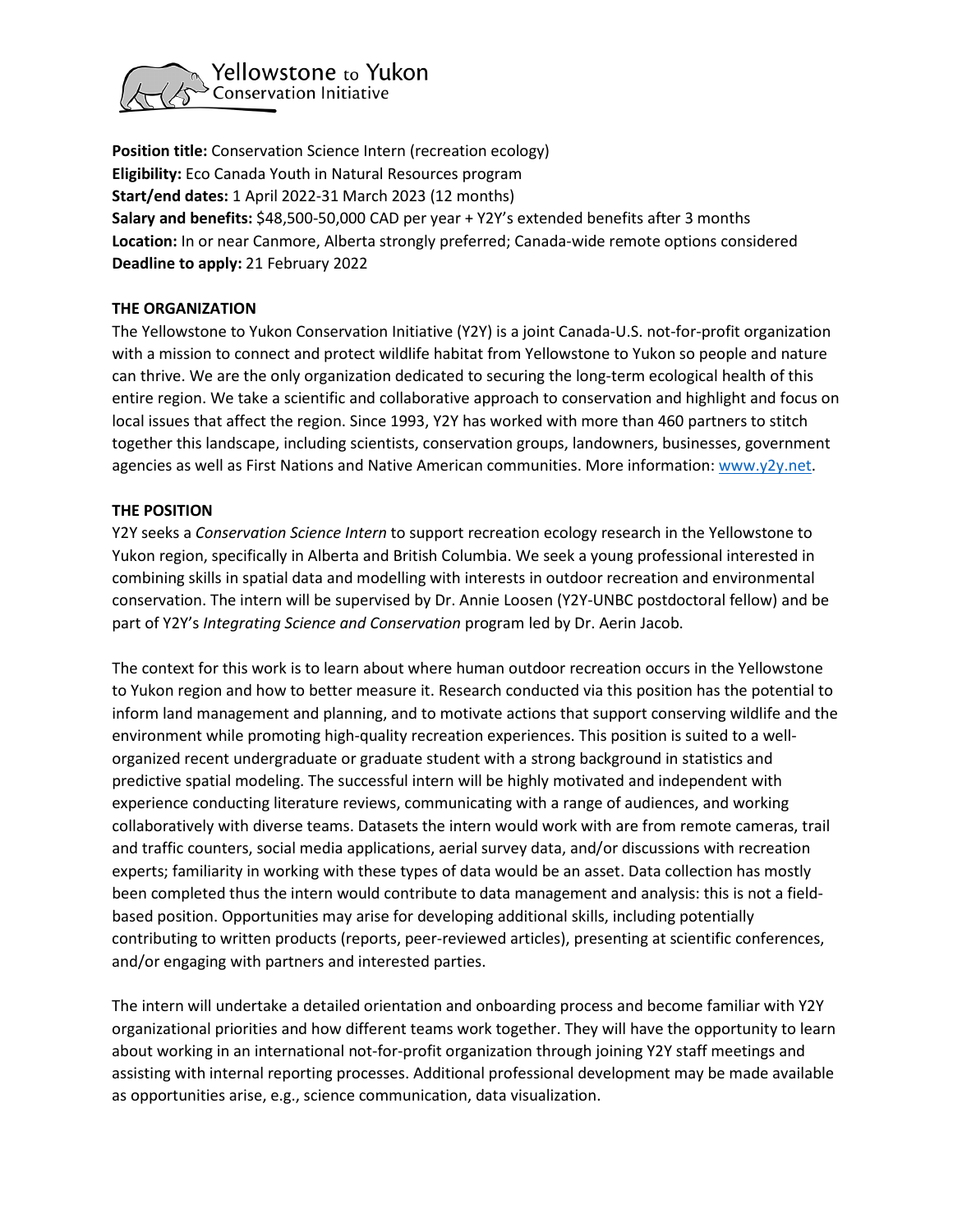

## **PRIMARY TASKS AND RESPONSIBILITIES**

Working with Y2Y's Integrating Science & Conservation team, the intern will:

- Review academic and grey literature on methods related to recreation ecology and wildlife (e.g., to quantify impacts of recreation on wildlife)
- Work directly with statistical models, producing original source code, to quantify impacts of recreation on wildlife
- Lead database management; organize, maintain, and archive data
- Organize and manage bibliographic information relevant to recreation ecology and conservation in the Yellowstone to Yukon region, using reference management software (e.g., Zotero)
- Assist with synthesizing and disseminating information to internal and external audiences
- Assist with other related tasks as needed

### **REQUIRED QUALIFICATIONS**

- Experience with statistical models in the scientific computing language R, such as predictive modeling, spatial statistics, and/or generalized linear mixed models including resource selection and step selection functions
- Experience with large (spatial) datasets, including data management, analysis, and visualization
- Demonstrated written and oral communication skills
- Experience managing and citing bibliographic references, e.g., reports, books, journal articles
- Strong critical thinking and creative problem-solving skills
- Strong organizational skills and excellent attention to detail
- Demonstrated ability to work independently and as part of a team, takes initiative

### **ADDITIONAL QUALIFICATIONS**

These skills are not requirements for the position but would be an asset.

- Undergraduate or graduate degree in wildlife biology or ecology, conservation science, natural resources management, or a related field (natural science or interdisciplinary)
- Experience in wildlife, conservation, and relationships among people and nature, ideally in the Yellowstone to Yukon region
- Experience with ArcGIS or QGIS software; GIS and mapping skills, including interactive maps
- Experience with Python and/or other coding languages
- Experience as part of a remote team (i.e., where people work in different locations)

### **TERMS OF EMPLOYMENT**

This position is funded through Eco Canada, which stipulates that interns must:

- Be 30 years of age or younger (i.e., not 31 years old) at the start of employment;
- Be unemployed, under employed, or a student/recent graduate;
- Be a Canadian citizen, permanent resident, or person on whom refugee protection has been conferred under the Immigration and Refugee Protection Act; and,
- Have a valid Social Insurance Number and be legally entitled to work in Canada.

Y2Y is an equal opportunity employer and committed to diversity, equity, and inclusion in our workplace and in science, conservation, and society. We strongly encourage applications from members of groups